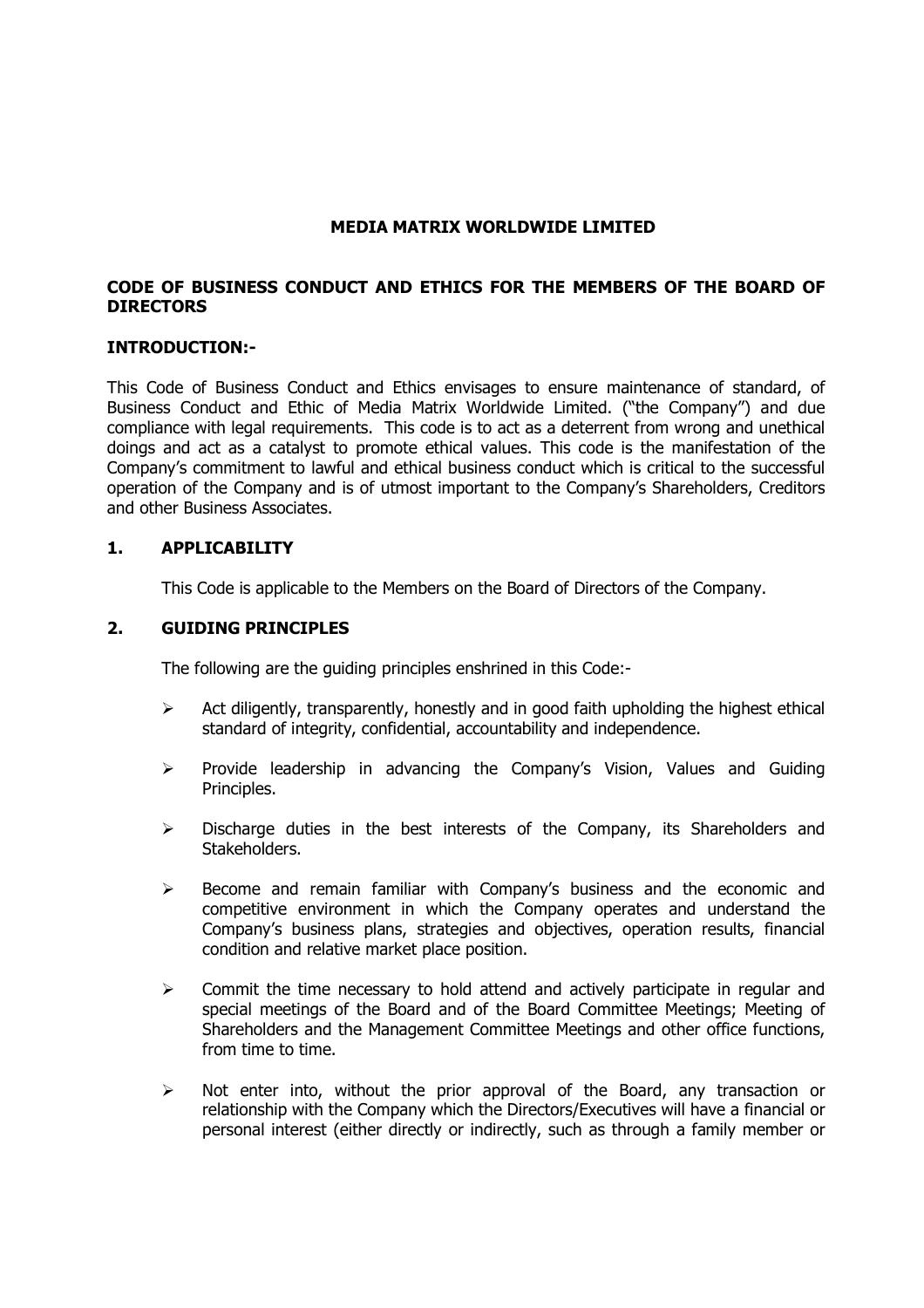other person or organization with which they are associated), or any transaction or situation which otherwise involves a conflict of interest.

- $\triangleright$  Maintain the confidentiality of all material non-public information about the Company, its business affairs.
- $\triangleright$  Scrupulous adherence to all applicable laws and regulations and the Company's Code for Prevention of "Insider Trading in Shares."

## APPLICABLITY OF THIS CODE TO THE MEMBERS ON THE BOARD

#### 1. FIDUCIARY RELATIONSHIP

Directors stand in fiduciary relationship to the Company. They act in dual Capacity – as Trustees and Agents of the Company which call for exercise of utmost care, skill and diligence while dealing with the Company. They are trustees of the Company's funds and properties; they are agents in their transactions on behalf of the Company.

Their fiduciary relationship prohibits them from making any secret profits, from entering into any contract for personal gain and demands complete disclosure of information regarding the Company's affairs to the Shareholders.

#### 2. ATTENDANCE IN MEETINGS

This Code of Conduct expects the Directors of the Company to strive to attend all the Meetings of the Board/Committees. Absence from the Meetings shall be with the approval of the Chairman. Absence from attending the meetings shall be communicated to the Chairman/Managing Director/Company Secretary; the communication can be either written or oral over the phone.

Continuance absence from the Meetings for a long period without concrete and convincing reason shall be treated as a breach of this Code.

The office of the director shall become vacant in case he absent himself from all the meetings of the Board of Directors held during a period of twelve months with or without seeking leave of absence.

#### 3. AGENDA FOR BOARD/COMMITTEE MEETINGS

All important matters affecting the business of the Company more particularly the items specified in the "Corporate Governance" shall be placed before the Board for discussion. Various Reports, Compliance Certificates and other documents placed before the Board shall be reviewed and discussed in the Meeting.

#### 4. BOARD ROOM/COMMITTEE ROOM DELIBERATIONS

Directors should keep themselves abreast with the business to be transacted in the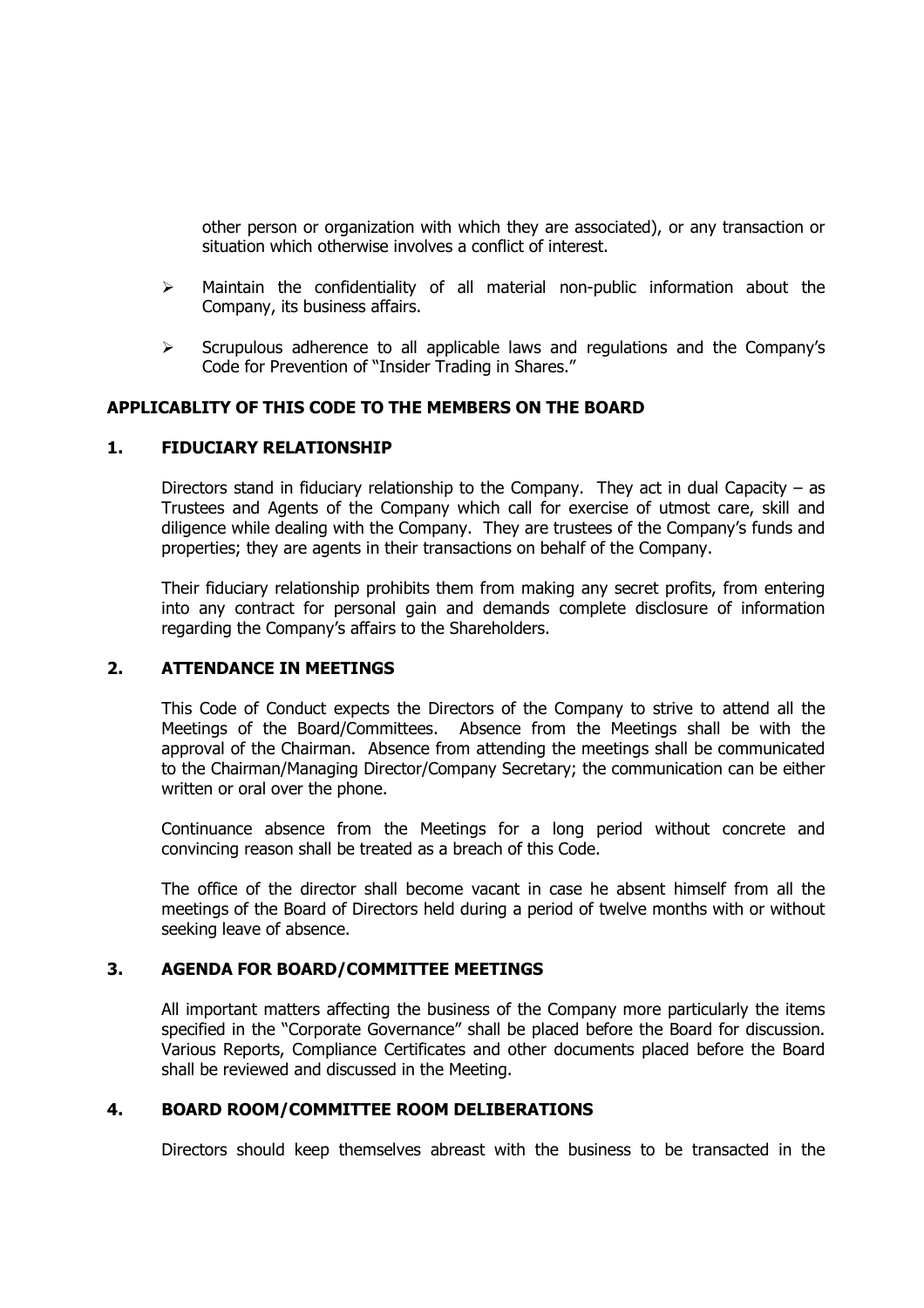Board/Committee Meetings. The Agenda papers should be read thoroughly and come prepared to take active part in the discussions. The deliberations should be lively and informative and constructive. The discussions should be free, frank and fearless and stick to the subject matter.

Committee Meetings shall be viewed as important tools for effective management. The Directors shall be conversant with the Constitution, Powers and functions of the various Committees constituted under "Corporate Governance."

## 5. ACTIVE PARTICIPATION IN THE COMPANY'S BUSINESS

The Directors are expected to participate actively in the day to day business of the Company. They should make positive contributions with their exemplary leadership qualities and unflinching devotion to the duties. On all occasions, the Company's interest as well as the interest of the Shareholders shall be uppermost in their mind.

### 6. HONEST AND ETHICAL CONDUCT

This Code expects all Directors to act in accordance with the highest standards of personal and professional integrity, honesty and ethical conduct, while working on the Company's premises, or at any other place where they represent the Company.

Honest conduct should be conduct that is free from fraud or deception. Ethical conduct should be conduct conforming to the accepted professional standards of conduct. Ethical conduct includes personal and professional relationships.

## 7. AVOIDANCE OF CONFLICTS OF INTEREST

All actions of the Directors should be free from the conflicts of interest. The Directors should ensure to avoid any situation where a conflict of interest may arise or appear to arise. Even if there exists any such conflict, the same should be fully disclosed to the Board.

Conflict of Interest arises in the case of:-

### a) Employment/Outside Employment

Wholetime Directors are expected to devote their full attention to the business of the Company. They are prohibited from engaging in any activity that interferes with their performance or responsibilities to the Company, or is otherwise in conflict with or prejudicial to the Company. Whole time Directors shall not accept simultaneous employment with suppliers, customers, competitors of the Company, or take part in any activity that enhances or supports a competitor's position. Directors must disclose to the Company's Audit Committee, any interest that they have which may conflict with the business of the Company.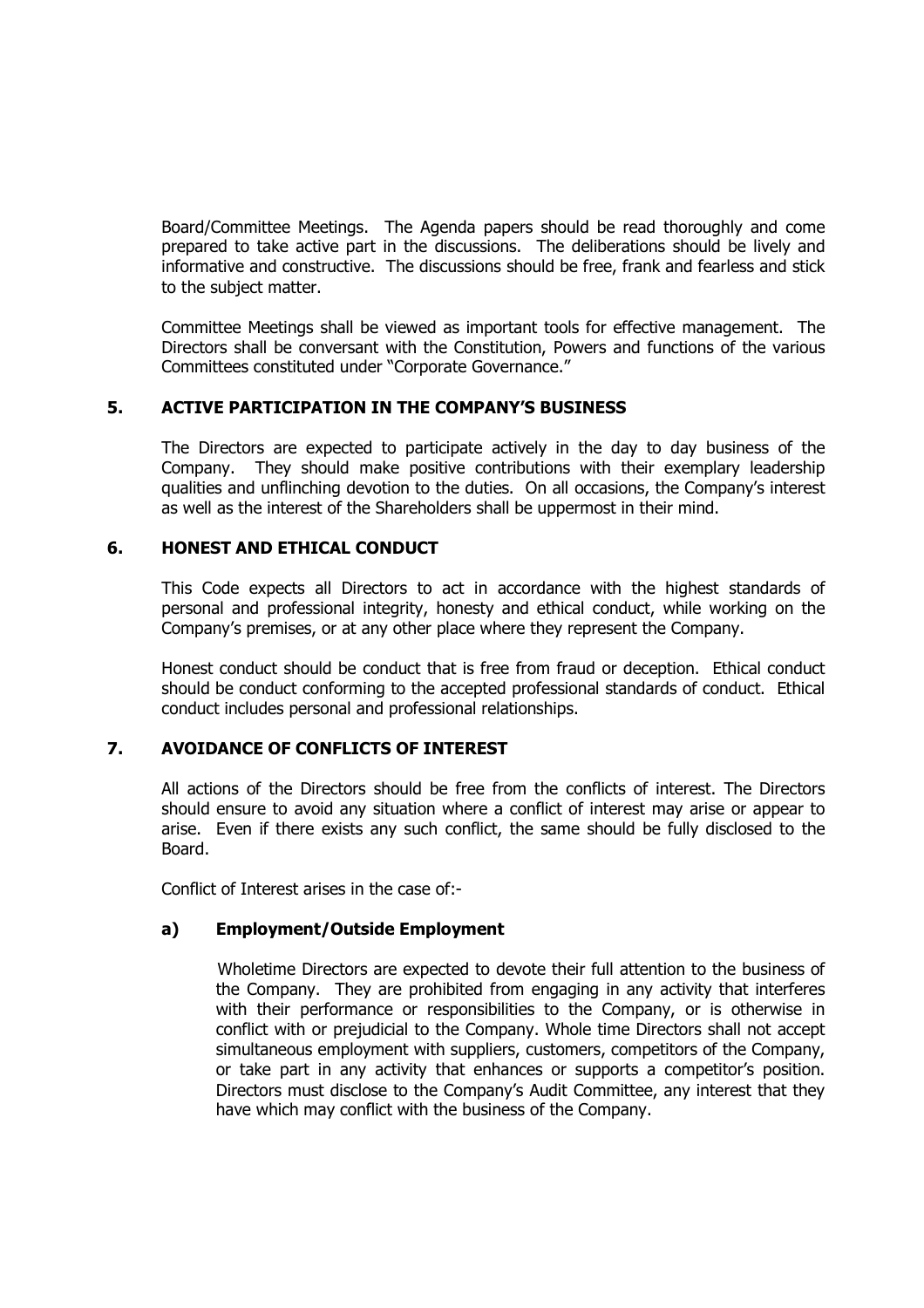## b) Outside Directorships

This Code prohibits Directors of the Company to accept any assignment with any Company or Agency that competes with the Company. Directors must first obtain approval from the Company's Audit Committee before accepting such assignment.

### c) Business Interests

If a Director contemplates to enter into any business relation with any customer, supplier or competitor of the Company, he must ensure that the proposed business relation shall not compromise with his responsibilities to the Company. This Code requires that the Directors shall obtain approval from the Company's Audit Committee before entering in to such business relations.

## d) Related Parties

As far as possible, the Directors should avoid conducting Company's business with a relative, or with a business in which a relative is associated in any significant role. The term relative denotes the same relationships given in Section 2(77) of the Companies Act, 2013 or any amendments made thereto.

In any unavoidable circumstances if a Director has to enter into any such related party transactions, they should comply with the provisions of Section 188 of the Companies Act, 2013 and Listing Agreement wherever required. The related party transactions should be reported under applicable accounting rules, Indian Companies Act and rules and regulation of the regulatory authorities.

It shall be a good Board practice if the Directors disclose, at every meeting, their interest, if any, in any of the agenda items listed for discussion.

### e) Payments or Gifts from Others

Under no circumstances may Directors accept any offer, payment, promise to pay, or authorization to pay any money, costly gift, or anything of great value from customers, vendors, consultants, etc., that is perceived as intended, directly or indirectly, to influence any business decision, any act or failure to act, any commitment or fraud, or opportunity for the commitment of any fraud except inexpensive gifts, infrequent business meals, celebratory events and entertainment, provided that they are not excessive or create an appearance of impropriety, do not violate this policy.

### f) Corporate Opportunities

Directors shall not exploit for their own personal gain, opportunities that are discovered through the use of corporate property, information or position unless the opportunity is disclosed fully in writing to the Company's Board of Directors and the Board accord its approval to pursue such opportunity.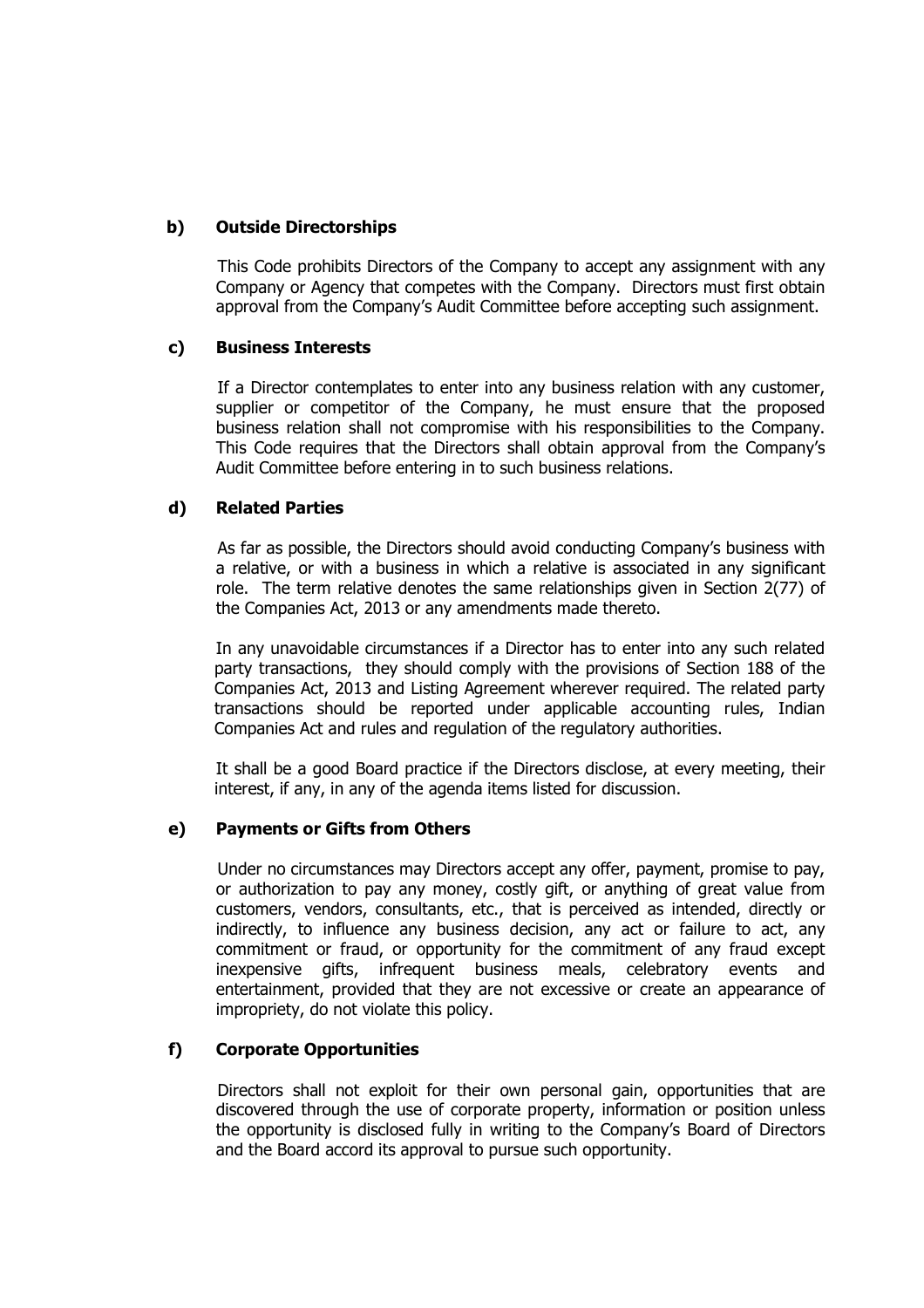The above list of situations which bring about conflict within is not exhaustive, but only indicative.

### 8. COMPLIANCE WITH GOVERNMENTAL LAWS, RULES AND REGULATIONS

Directors must comply with all applicable Governmental Laws, Rules and Regulations. They must acquire appropriate knowledge of the legal requirements relating to their duties sufficient to enable them to recognize potential dangers, and to know when to seek advice from the finance/legal department. Violations of applicable Governmental Laws, Rules and Regulations may subject the Directors to individual criminal or civil liability. Such individual violations may also subject the Company to civil or criminal liability or the loss of business. Scrupulous adherence to the Code for prevention of "Insider Trading" in the Company's Shares is strongly recommended.

### 9. DISCLOSURES

The Statutory duties of the Directors include making certain disclosures to the Board at periodical intervals; this include

- i) Disclosures of Directorship/Change in Directorships in other Companies.
- ii) Disclosure of Committee Positions/Change in Committee Positions in other Companies
- iii) Disclosure of Partnerships in any Partnership firms.
- iv) Disclosure of Shareholdings in the Company and in other Companies.
- v) Disclosure of contracts/arrangements with parties/Companies/firms in which the Directors were interested.
- vi) Disclosure of details and violations committed by the Company in which the Director is a Director.
- vii) Disclosure as required under the Code for prevention of Insider Trading in Shares.

#### 10. DUTIES OF INDEPENDENT DIRECTORS

The independent directors shall—

(1) undertake appropriate induction and regularly update and refresh their skills, knowledge and familiarity with the company;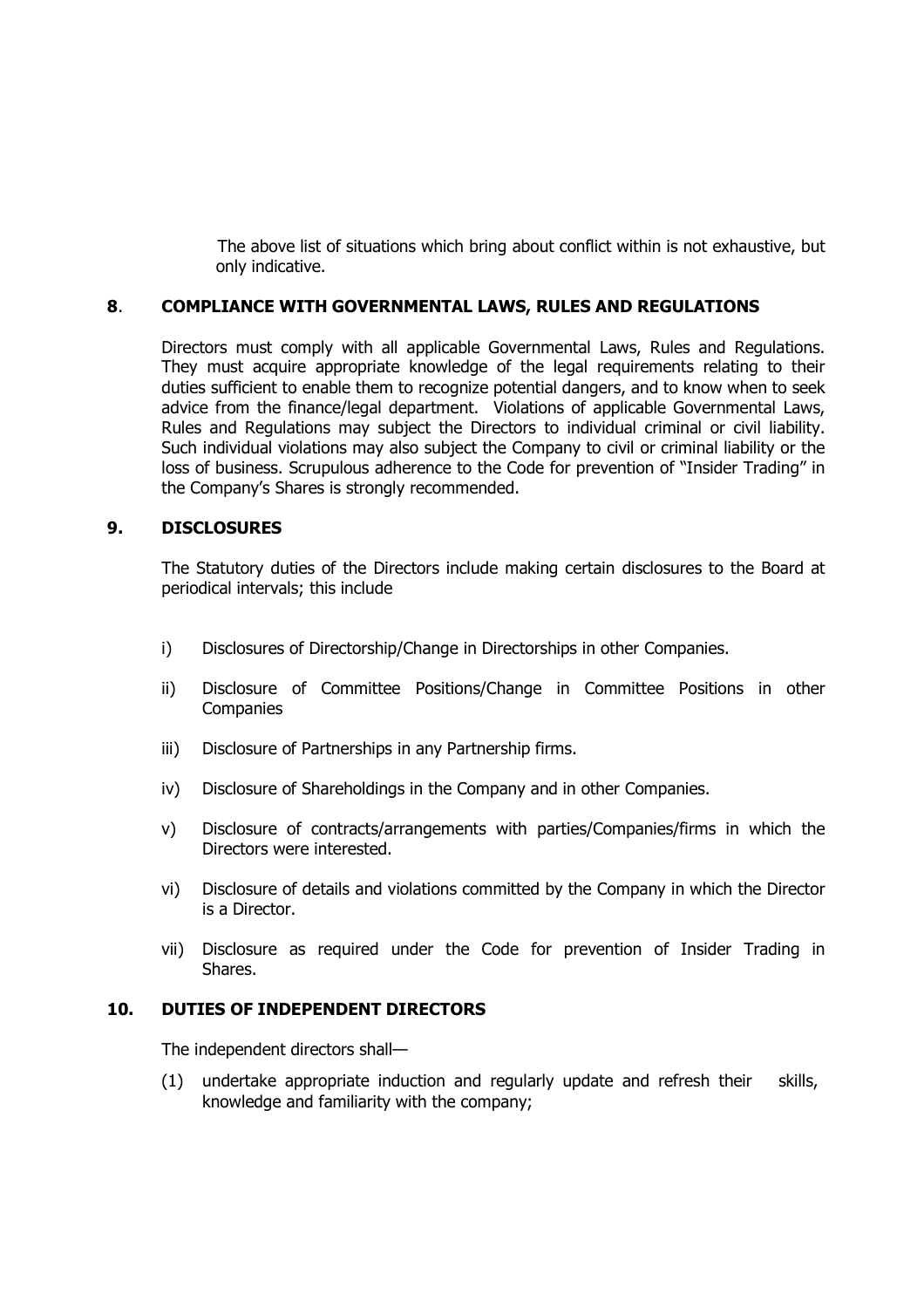- (2) seek appropriate clarification or amplification of information and, where necessary, take and follow appropriate professional advice and opinion of outside experts at the expense of the company;
- (3) strive to attend all meetings of the Board of Directors and of the Board committees of which he is a member;
- (4) participate constructively and actively in the committees of the Board in which they are chairpersons or members;
- (5) strive to attend the general meetings of the company;
- (6) where they have concerns about the running of the company or a proposed action, ensure that these are addressed by the Board and, to the extent that they are not resolved, insist that their concerns are recorded in the minutes of the Board meeting;
- (7) keep themselves well informed about the Company and the external environment in which it operates;
- (8) not to unfairly obstruct the functioning of an otherwise proper Board or committee of the Board;
- (9) pay sufficient attention and ensure that adequate deliberations are held before approving related party transactions and assure themselves that the same are in the interest of the company;
- (10) ascertain and ensure that the Company has an adequate and functional vigil mechanism and to ensure that the interests of a person who uses such mechanism are not prejudicially affected on account of such use;
- (11) report concerns about unethical behavior, actual or suspected fraud or violation of the Company's code of conduct or ethics policy;
- (12) acting within his authority, assist in protecting the legitimate interests of the Company, shareholders and its employees;
- (13) not disclose confidential information, including commercial secrets, technologies, advertising and sales promotion plans, unpublished price sensitive information, unless such disclosure is expressly approved by the Board or required by law.

#### 11. VIOLATION OF THE CODE

This is the ethical responsibility of all Directors to help enforce this Code. They should be alert to possible violations and report this to the management. Reprisal, threat, retribution or retaliation against any person who has, in good faith, reported a violation or a suspected violation of law, this code or other Company policies, or against any person who is assisting any investigation or process with respect to such a violation, is prohibited.